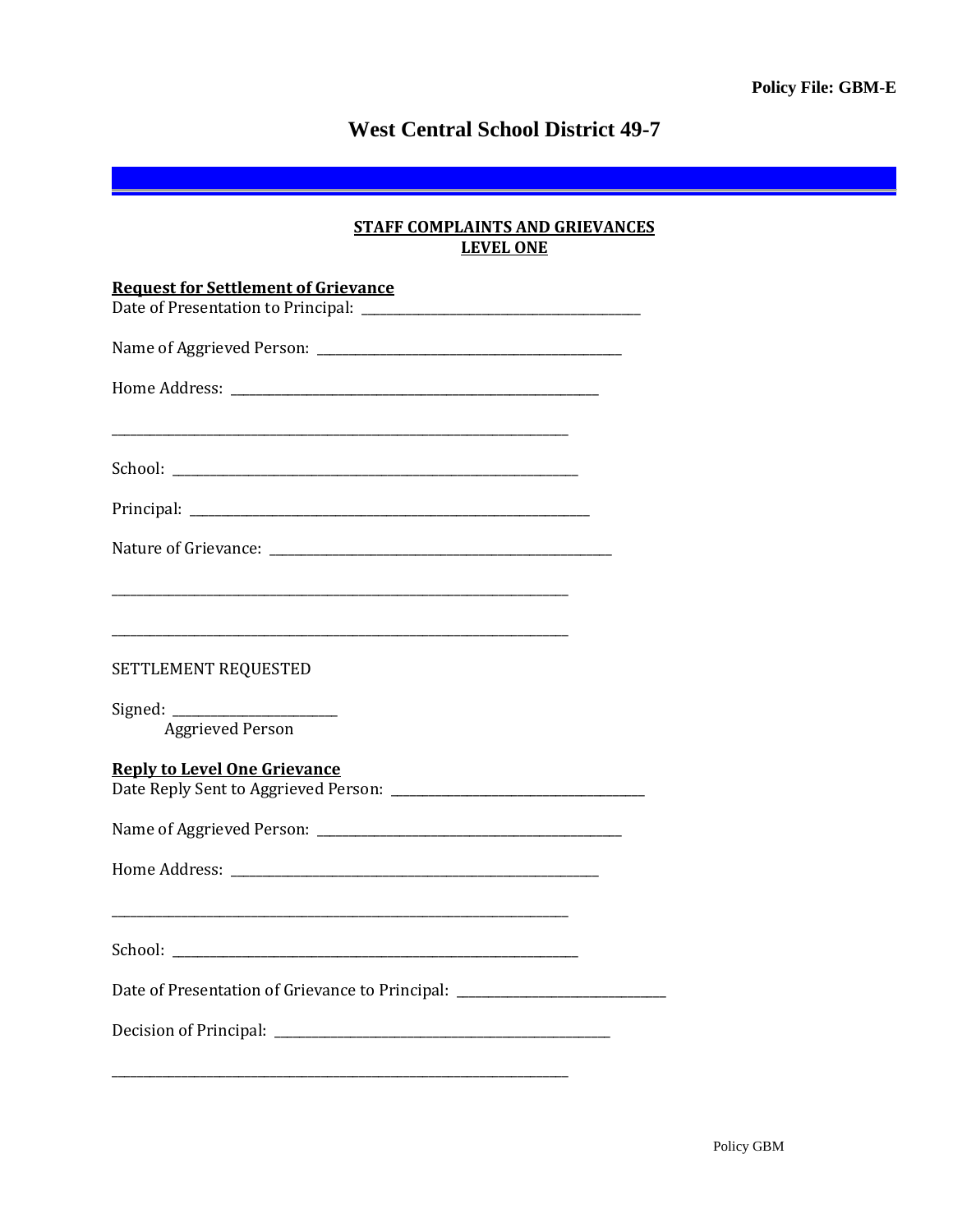Signed:

Principal

## **STAFF COMPLAINTS AND GRIEVANCES LEVEL TWO**

#### **Request for Settlement of Grievance**

(Copies of Request for Settlement of Grievance Level One and Reply must be attached.)

Date of Presentation to Superintendent: \_\_\_\_\_\_\_\_\_\_\_\_\_\_\_\_\_\_\_\_\_\_\_\_\_\_\_\_\_\_\_\_\_\_\_\_\_\_\_

Name of Aggrieved Person: \_\_\_\_\_\_\_\_\_\_\_\_\_\_\_\_\_\_\_\_\_\_\_\_\_\_\_\_\_\_\_\_\_\_\_\_\_\_\_\_\_\_\_\_\_\_\_\_

\_\_\_\_\_\_\_\_\_\_\_\_\_\_\_\_\_\_\_\_\_\_\_\_\_\_\_\_\_\_\_\_\_\_\_\_\_\_\_\_\_\_\_\_\_\_\_\_\_\_\_\_\_\_\_\_\_\_\_\_\_\_\_\_\_\_\_\_\_\_\_\_

\_\_\_\_\_\_\_\_\_\_\_\_\_\_\_\_\_\_\_\_\_\_\_\_\_\_\_\_\_\_\_\_\_\_\_\_\_\_\_\_\_\_\_\_\_\_\_\_\_\_\_\_\_\_\_\_\_\_\_\_\_\_\_\_\_\_\_\_\_\_\_\_

Home Address: \_\_\_\_\_\_\_\_\_\_\_\_\_\_\_\_\_\_\_\_\_\_\_\_\_\_\_\_\_\_\_\_\_\_\_\_\_\_\_\_\_\_\_\_\_\_\_\_\_\_\_\_\_\_\_\_\_\_

School: \_\_\_\_\_\_\_\_\_\_\_\_\_\_\_\_\_\_\_\_\_\_\_\_\_\_\_\_\_\_\_\_\_\_\_\_\_\_\_\_\_\_\_\_\_\_\_\_\_\_\_\_\_\_\_\_\_\_\_\_\_\_\_\_

Date of Reply to Level One Grievance: \_\_\_\_\_\_\_\_\_\_\_\_\_\_\_\_\_\_\_\_\_\_\_\_\_\_\_\_\_\_\_\_\_\_\_\_\_\_\_

State Reasons for Submission of Grievance to Level Two: \_\_\_\_\_\_\_\_\_\_\_\_\_\_\_\_\_\_\_\_\_\_\_\_

SETTLEMENT REQUESTED

Signed: Aggrieved Person

#### **Reply to Level Two Grievance**

(Copies of Request for Settlement of Grievance Level One and Reply must be attached.)

Date Reply Sent to Aggrieved Person: \_\_\_\_\_\_\_\_\_\_\_\_\_\_\_\_\_\_\_\_\_\_\_\_\_\_\_\_\_\_\_\_\_\_\_\_\_\_\_\_

| Name of Aggrieved Person: |  |
|---------------------------|--|
|---------------------------|--|

Home Address: \_\_\_\_\_\_\_\_\_\_\_\_\_\_\_\_\_\_\_\_\_\_\_\_\_\_\_\_\_\_\_\_\_\_\_\_\_\_\_\_\_\_\_\_\_\_\_\_\_\_\_\_\_\_\_\_\_\_

\_\_\_\_\_\_\_\_\_\_\_\_\_\_\_\_\_\_\_\_\_\_\_\_\_\_\_\_\_\_\_\_\_\_\_\_\_\_\_\_\_\_\_\_\_\_\_\_\_\_\_\_\_\_\_\_\_\_\_\_\_\_\_\_\_\_\_\_\_\_\_\_

School:  $\Box$ 

Date of Submission of Grievance to Superintendent:

| Decision of Superintendent: |  |
|-----------------------------|--|
|-----------------------------|--|

 $Sigma:$   $\Box$ 

Superintendent